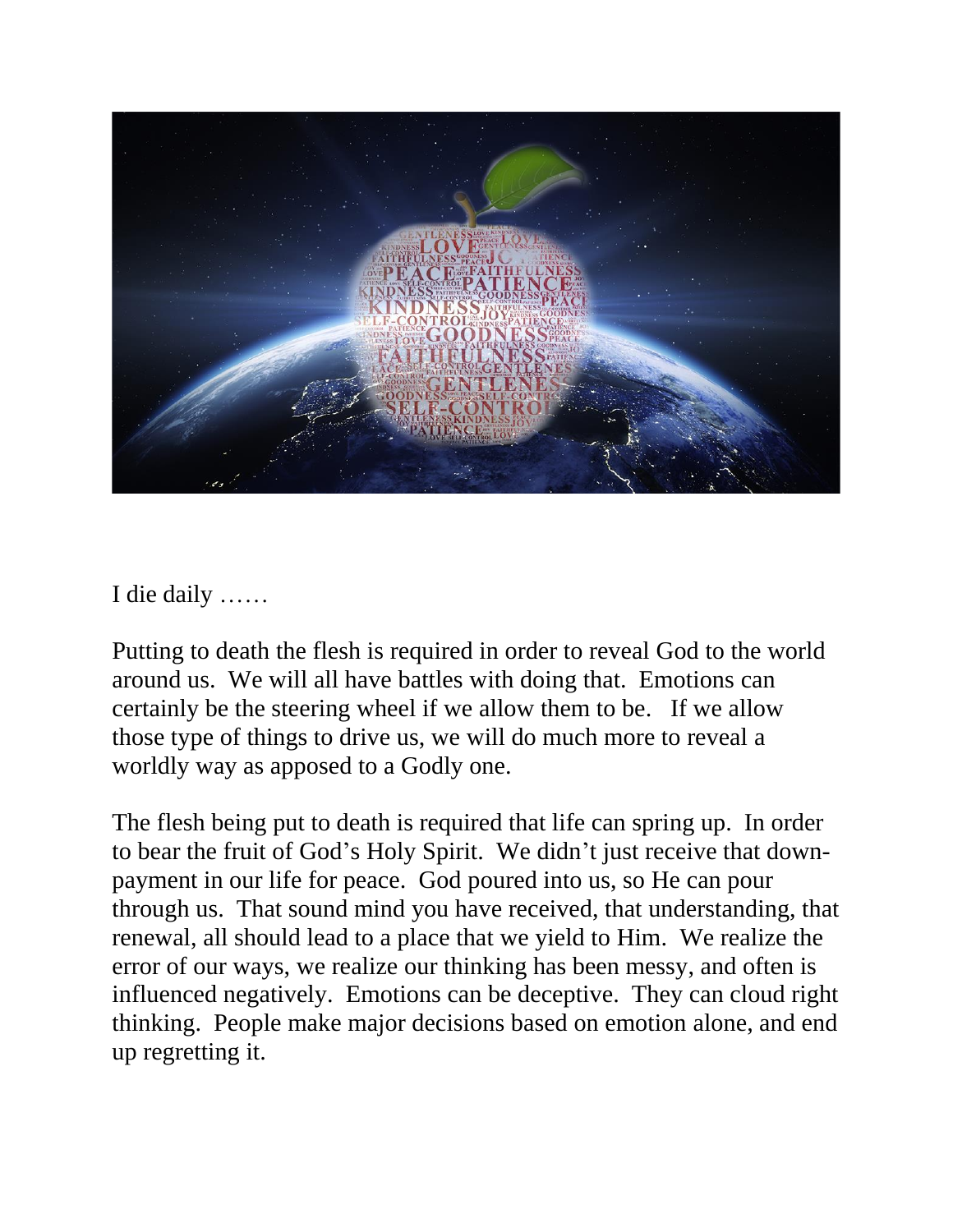We are not Physical beings having a Spiritual Experience ….. rather we are Spiritual Beings having a Physical experience. Our Creator is Spirit…. He desires a people who will worship Him in Spirit. Not my will Father .... But thine. It's a lifetime of effort to lay down "our will". What I think is best, what I "want", and certainly my ways. Each day we must choose again to put all of that to the side, pressing into our High Calling. Am I trying to build a little k .. kingdom..... or am I living to help build the big  $K -$ KINGDOM? All the little kingdoms of the world will fall…. All of them. People spend their whole lives searching for the purpose of life. I praise God that I have found it.

I don't want to mirror this world. I don't want to mirror it's ways. I don't want to bring a negative influence into the life of someone around me. I look back at my life. I look back and I see the lives that I had an opportunity to influence along the way. Back when I was lost….. I never thought about what being a big brother to my sister meant. I never really grasped what being a good friend might really mean, and the opportunities to pour into someone's eternity that existed. I didn't even think about Representing God in this world. Because I wasn't. I didn't care, because I was lost. I was separated in my sinful condition. That's the man I would be, had it not been for God.

Are you cultivating a life that will reap a fruitful harvest to the benefit of the Kingdom of God? Are you living in the temporary with no thought of your eternal future or those around you? I don't know whose reading up to this point. I might have lost you in the first paragraph. But if you are with me up to this point. I want you to know …. There is a purpose for this life that is fulfilling beyond words. Do you find yourself searching the sky with questions? I was that man. Do you know your purpose? I promise you …. You have one! Don't look for the world to define your purpose. Look to the one that made you!

Set out to bear the fruit of His Spirit. There is life in that kind of living. Be a difference maker. Sow seeds for eternity.